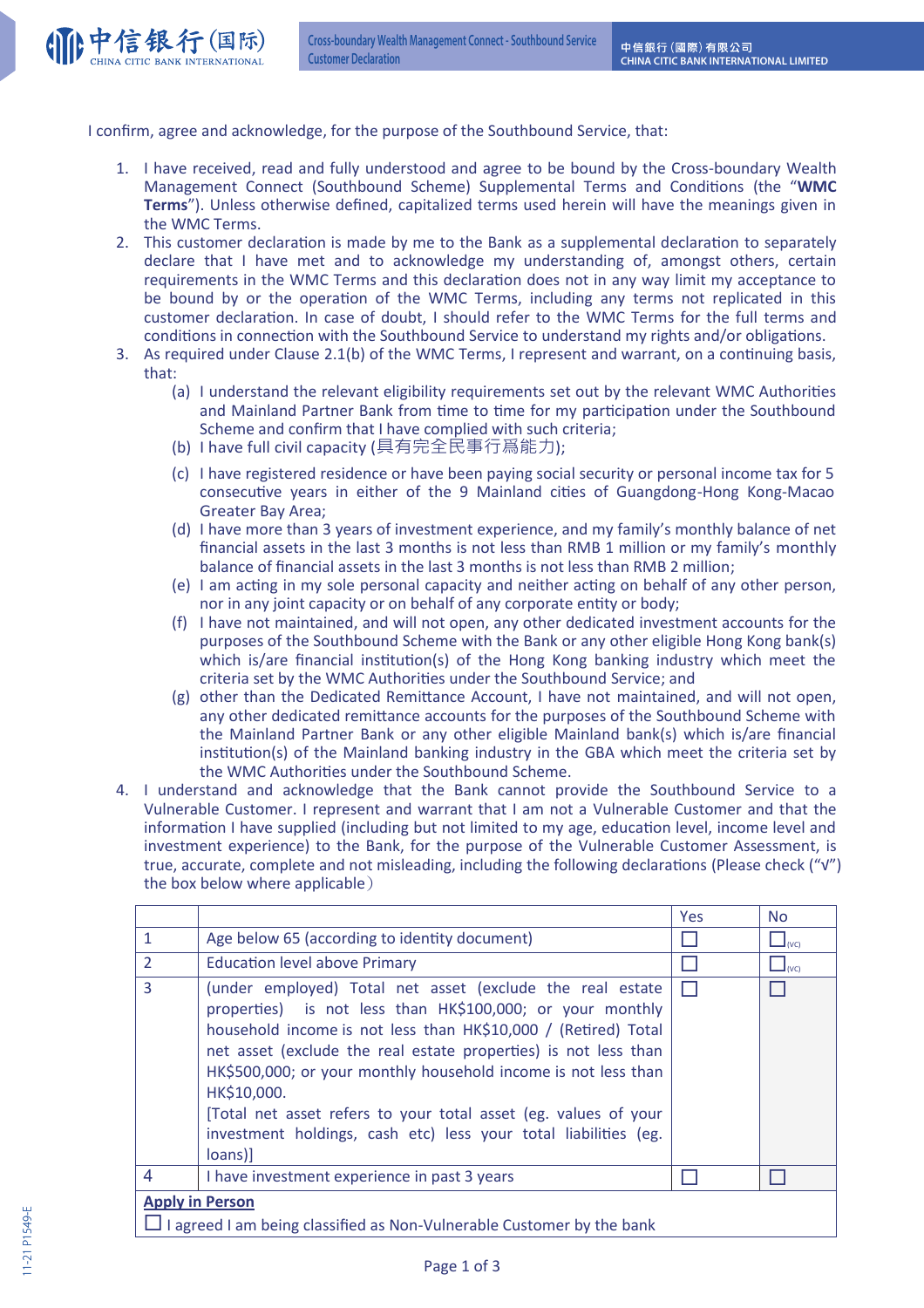

- 5. I also represent and undertake on a continuing basis that I will notify the Bank forthwith upon any material changes to any information in respect of my eligibility and Vulnerable Customer Assessment.
- 6. I understand and acknowledge, for the purpose of the Southbound Service, that:
	- (a) Prior to opening a One Account and its linked deposit account under the Southbound Scheme for me, the Bank has provided me with sufficient disclosure and proper explanation of, and I fully understand, the requirements of the Southbound Scheme (including the respective roles and responsibilities of the Mainland Partner Bank and the Bank, Closed-Loop Funds Flow, funds transfer requirements, and complaint handling mechanism), investor responsibility, associated risks (including exchange rate risk and risks under quota management, etc.), disclosure of information to relevant WMC Authorities and handling of non-compliance or breaches by investors upon identification.
	- (b) The Bank will not conduct cross-boundary remittances related to the Southbound Scheme through other channels. Prior to providing me with the Southbound Service, the Bank has explained in detail, and I fully understand, the possible impact of the restrictions of the Aggregate Quota on me (i.e. instructions for remittances from the Mainland to Hong Kong under the Southbound Scheme may be put on hold as a result of the Aggregate Quota being used up while remittances from Hong Kong back to the Mainland and investment instructions using funds held in the One Account and its linked Deposit Account in connection with the Southbound Service will not be affected) and the associated risks.
	- (c) If the Bank becomes aware of any non-compliance or breach by me of any requirements set out in any applicable WMC Laws and/or WMC Rules (for example, the Bank becomes aware of my possession of more than one dedicated remittance/investment account), the Bank will file a report to the HKMA immediately. The HKMA and the PBoC will review the relevant situation and instruct the Bank and the Mainland Partner Bank concerned to take follow-up action, including but not limited to requiring the Bank and the Mainland Partner Bank to suspend or revoke my eligibility to engage in the Southbound Scheme; to dispose of the products held by me on my behalf and terminate my the One Account and its linked Deposit Account in connection with the Southbound Service and Dedicated Remittance Account; or allow me to hold the products until redemption at maturity while forbidding investment in any new products.
- 7. I understand and acknowledge, in respect of the Client Information related to the Southbound Service:
	- (a) The Bank may collect, use and otherwise process my basic personal information, personal identity information, personal property information and other Client Information related to: (i) all transaction records recording the inflow and outflow of funds, interest and dividend, (ii) my account information in relation to the Southbound Scheme, (iii) sales of the Eligible Wealth Management Products including the products, product categories, product lists, product risk ratings and their changes (if any), (iv) customer complaints and (v) compliance with the relevant regulatory requirements as otherwise required under the WMC Rules or the WMC Laws or the Personal Data (Privacy) Ordinance (Chapter 486 of the laws of Hong Kong) in accordance with the Bank's 'Notice to Customers and Other Individuals Relating to the Personal Data (Privacy) Ordinance and the Code of Practice on Consumer Credit Data' (the "Personal Data Notice") for the purpose of provision of the Southbound Service and/or for compliance with the applicable law (including the requirements under the WMC Rules or the WMC Laws).
	- (b) The Bank may provide the Client Information to the following recipients for the purpose of the Southbound Service and/or for compliance with the applicable law (including the requirements under the WMC Rules or the WMC Laws) in accordance with the Personal Data Notice: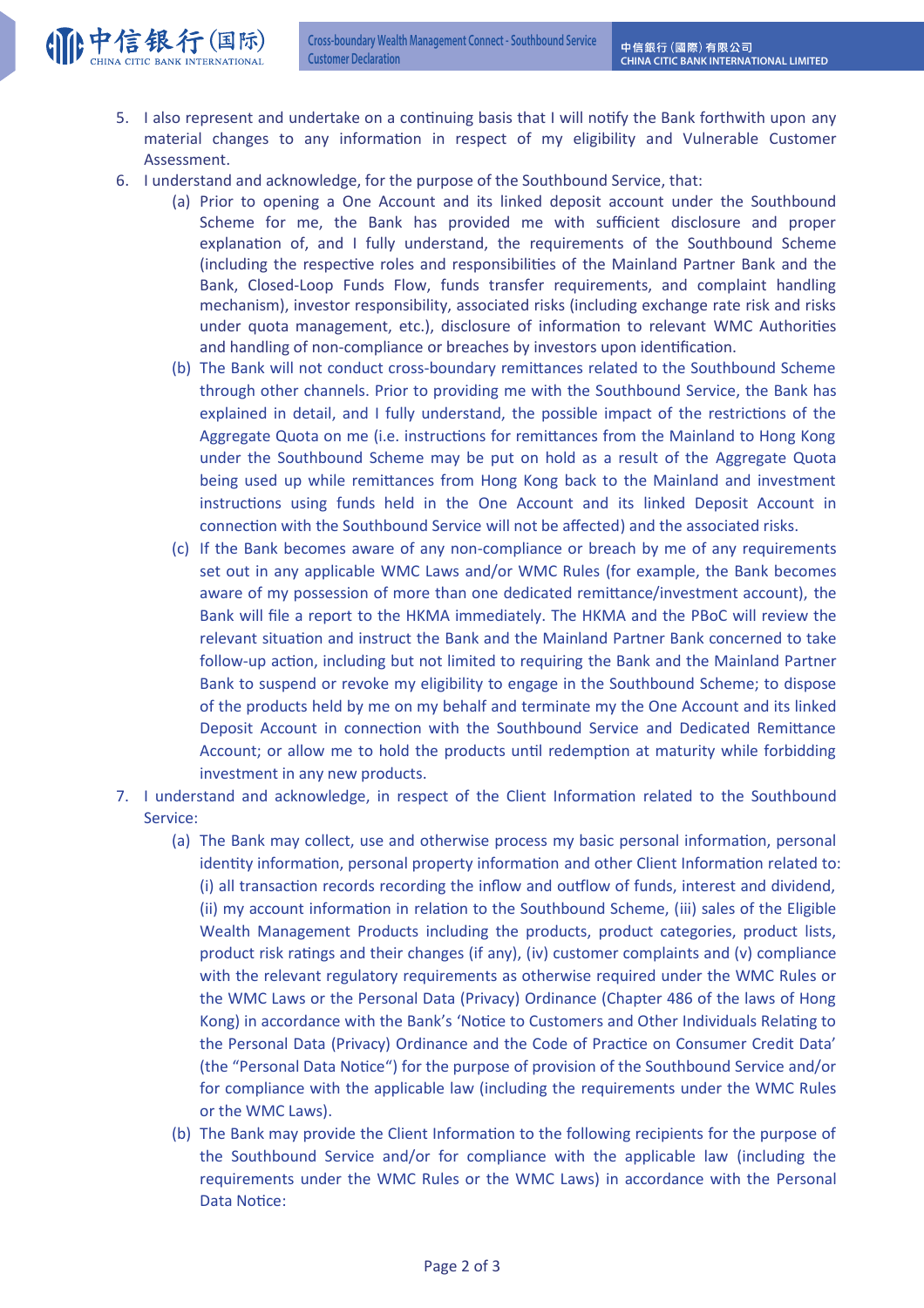

- (i) for the purpose of compliance review and auditing by the WMC Authorities, to the WMC Authorities in accordance with WMC Laws or WMC Rules;
- (ii) to the China CITIC Bank Corporation Limited; and
- (iii) others as permitted by, and for the purposes according to, the Personal Data Notice.
- (c) The Bank may retain the Client Information for such period of time as necessary for provision of the Southbound Service and/or compliance with applicable law (including the requirements under the WMC Rules or the WMC Laws), and may store Client Information locally or overseas.
- (d) By contacting the Bank through the means provided in the Personal Data Notice, I can exercise my rights in respect of the Client Information. In respect of the Client Information provided to the China CITIC Bank Corporation Limited, I acknowledge that I may contact the China CITIC Bank Corporation Limited.
- (e) If I do not provide my consent to these Client Information Clauses, I may not be able to use the Southbound Service.
- (f) These Client Information Clauses are supplemental to and do not limit the Bank's right to collect, use, store, provide or otherwise process the Client Information in accordance with the Personal Data Notice.
- 8. I understand and acknowledge, if I make any application for Time Deposits via the Deposit Account in connection with the Southbound Service, such Time Deposit shall be subject to the Closed-Loop Funds Flow such that on the maturity date of such Time Deposits or upon a withdrawal before the maturity date, all principal and interest payable (if any) may only be credited to the linked Deposit Account and any instructions to the contrary shall not be accepted by the Bank under any circumstances.
- 9. Please check ("√") the box below where applicable:

| $\Box$ Apply in Person                                                                            | $\Box$ Apply via Witnessing Service               |  |  |
|---------------------------------------------------------------------------------------------------|---------------------------------------------------|--|--|
| I hereby acknowledge that a staff of the Bank in $  \cdot  $ hereby acknowledge and accept that I |                                                   |  |  |
| Hong Kong has already clearly explained and understand all the relevant implications and          |                                                   |  |  |
| disclosed to me all the relevant implications and   underlying risks in connection with this      |                                                   |  |  |
| underlying risks (as applicable) in connection                                                    | declaration. If I have any queries related to the |  |  |
| with this declaration.                                                                            | Southbound Service, this declaration and/or       |  |  |
|                                                                                                   | the WMC Terms, I may contact the Bank on          |  |  |
|                                                                                                   | 400-842-5558.                                     |  |  |

Customer Signature:

Customer Name:

| <b>Identify Card No.:</b> |  |
|---------------------------|--|
|---------------------------|--|

Date:  $\Box$